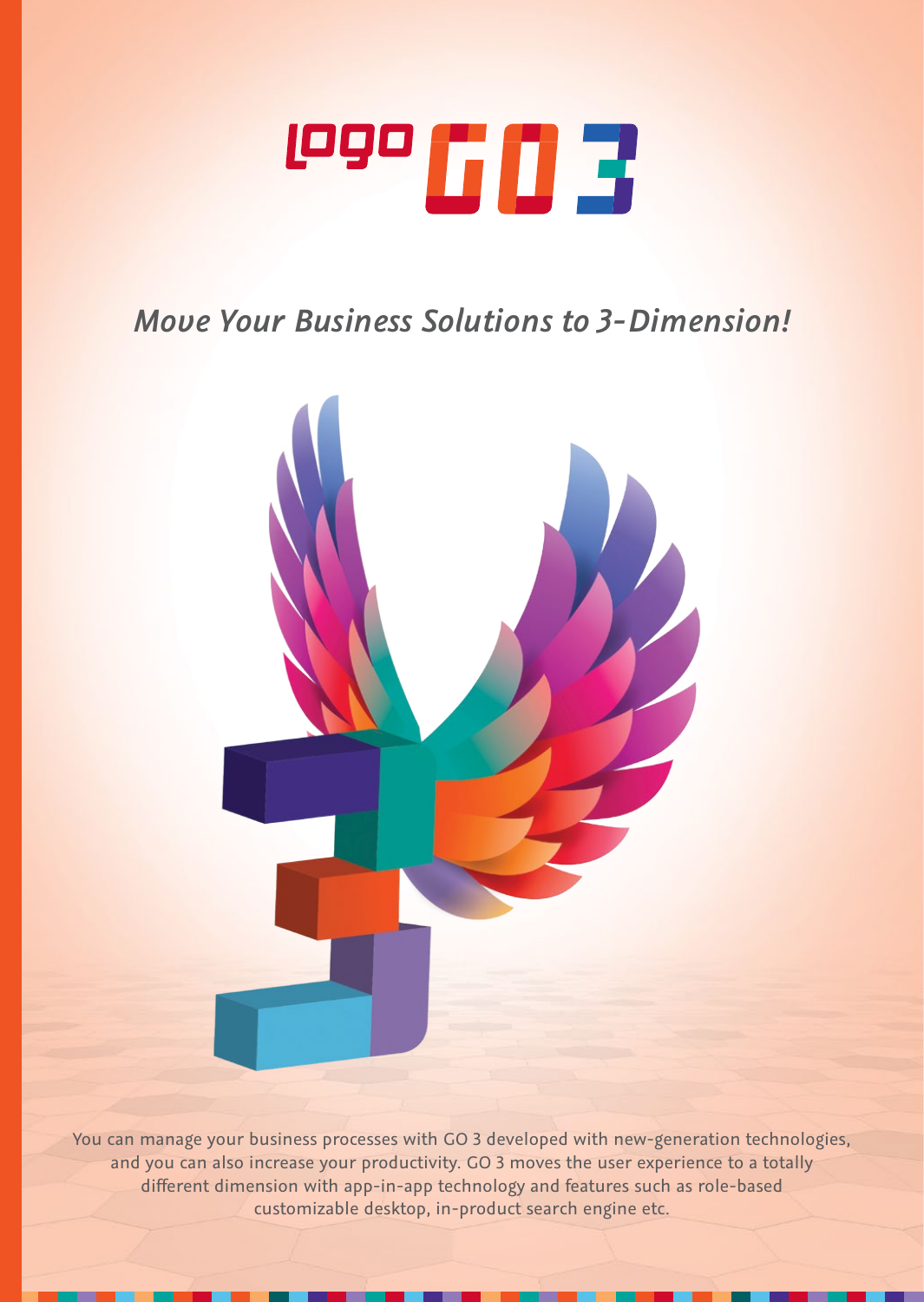# *GO 3*

GO 3, the new product of Logo, which has been producing business applications for over 30 years, was developed combining its experience acquired for many years with new generation technologies and aiming to ease of use, and it moves the user experience to a totally different dimension. With GO 3 offering full-scope solution, SMEs minimizes the errors in the processes and gains speed while managing the business processes effectively and efficiently.



# **Create Your Own Desktop Including Only Transactions You Use**

With aesthetic desktop design not straining the eyes and customizability feature of GO 3 developed with new generation technologies based on heuristic and easier use, it enables you to quickly and easily access all the information you wish. With GO 3, it is now possible to define, group and collect most frequently used transactions as shortcuts under customized desktops, in addition to default desktops provided depending on the user role. GO 3 enables the users to customize the shortcut keys for speeding up purposes, and allows modifying shortcut commands created.

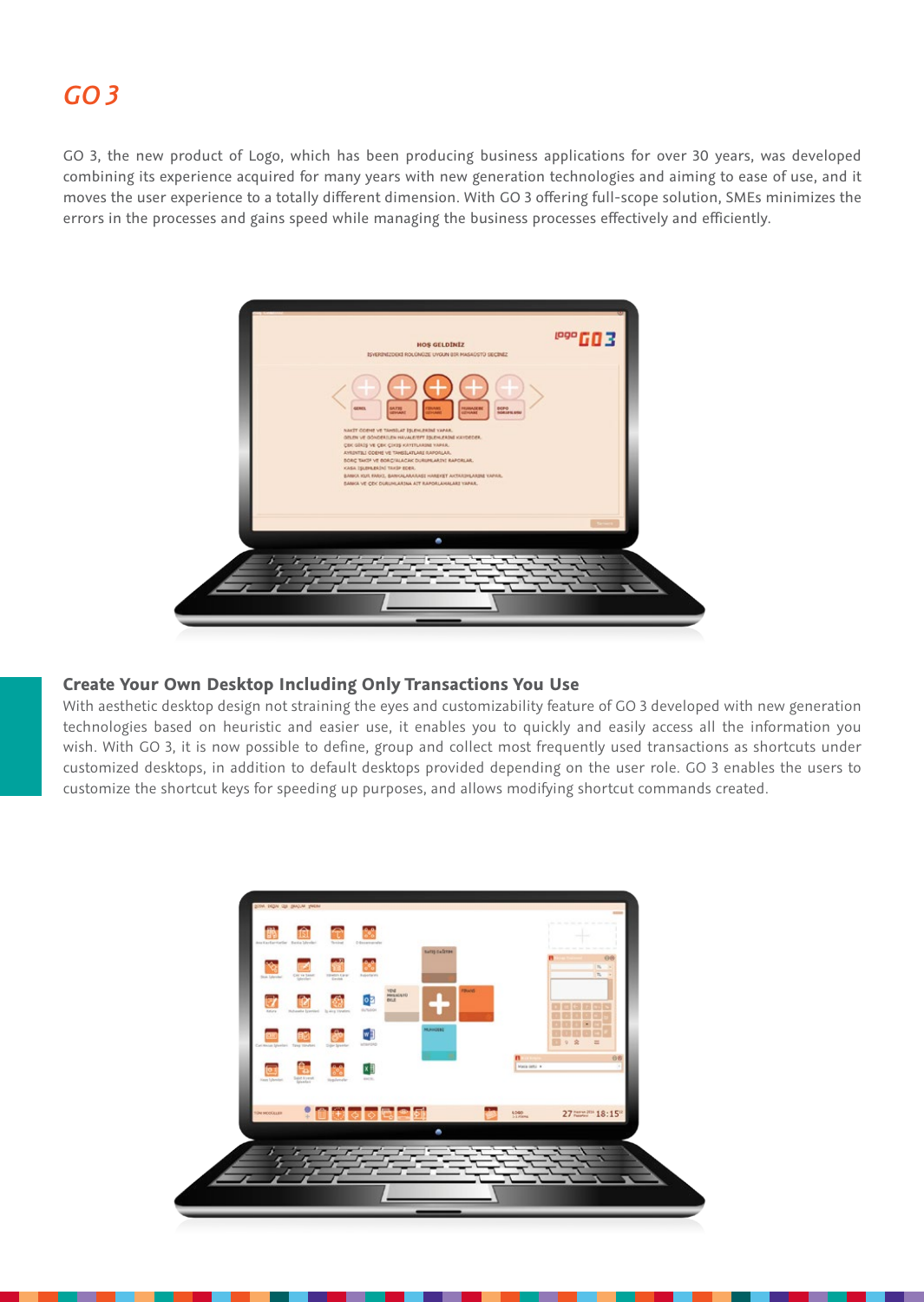# **Move the User Experience to a Totally Different Dimension with Customizable and Aesthetic Interfaces**

You can add new fields in forms within GO 3, and you can easily search in the lists with such fields. These features of GO 3 enable to customize on user basis the forms developed with simple and fast visual adaptation without the need for programming language knowledge. Besides, you can also completely input data into forms created with GO 3, by the help of wizard.

*With GO 3 allowing you perform all your transactions over a single window, your information on the screen you work is protected, and you do not lose time by looking around several screens. In case you need to switch between different screens, you can switch with a single key.*

**Enrich Your Business Application with App-in-App Technology** With the app-in-app feature of Logo's GO 3, the following opportunities are provided;

- The opportunity to enrich the application in line with the requirements,
- The opportunity to download several functions in addition to standard features within the product, as application or widget by a single click,

• The opportunity to use the new features as platform-independent in line with the features within the app downloaded,

• The opportunity to quickly access to information by means of widgets enabling to display most frequently used transactions and reports on the main screen.

As well as applications and widgets provided with GO 3, all applications developed by Logo Business Partners are also provided to the users over Logo Store.

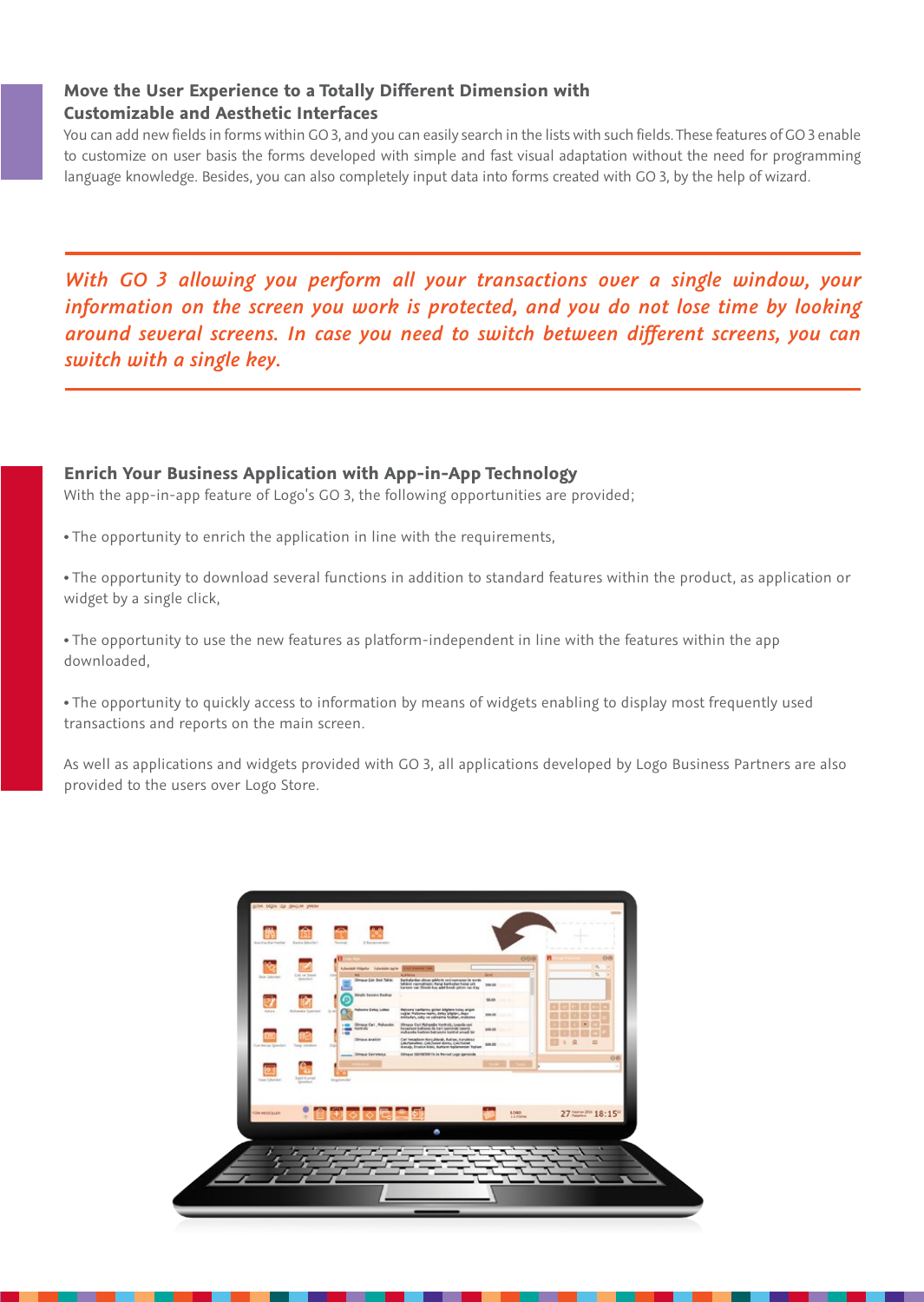# **Fast Access to Your Transactions without Getting Lost in the Product Tree by means of Search Bar Feature**

You can quickly access to all the module, screen, report, and transaction information by means of search bar feature. Likewise, you can also make a search in the application by means of the "fast access" feature you can select among the add-in list.

# **Work Comfortably through Your Notebooks having Tablet Feature with Virtual Keyboard Support**

You can easily carry out your transactions through touch-screen notebooks with virtual keyboard feature.

#### **Determine the Correct Steps by Interpreting Your Financial Data**

You can quickly carry out all the transactions such as banking, credit card, checks and notes follow-up and cash transactions over the current accounts with GO 3, and you can manage all your cash flow. You can create practical and quick solutions to all your requirements by means of its flexible payment and collection structure. With its banking loan follow-up feature, you can efficiently monitor the commercial loans you take out from the banks, you display your current loan repayment, balance due and remaining debt status, and you can manage your cash flow by planning your loans repayment.

#### **Work in Full Compliance with the Current Legal Regulations**

With GO 3 which is in full compliance with the legal regulations, you can manage all your records confidently. With GO 3, you can automatically create your standard account plan, and you can define your accounts such as main account and sub-accounts in hierarchical structure as you wish. By means of integration feature on the accounting module operating in full integration with other modules, you can automatically create your notes and slips you account with record templates you created by document type. Besides, you can also electronically prepare your Major Purchases / Major Sales forms required to be shared at every beginning of the month, and you can gain speed in your taxation periods with e-Declaration feature.

#### **Efficiently Manage All Your Processes from Order to Delivery**

You manage all your sales and purchasing processes with GO 3 much easier. After you enter your purchase order into the system, you can quickly complete the dispatch note and bill cycle, and you can instantly monitor the current status of your orders. If the amount of orders you received exceeds the stock amount, then you can automatically create purchase order. You can separately define your terms of sales for every sales note (purchase order, dispatch note and bill). Multiple currency units can be used in notes, and you can define different terms for these currency units. You can also define price on warehouse basis with GO 3, and you can collectively update the price lists you created. You can determine your sales targets on seller basis, and you can carry out sales performance measurement.

You can also easily manage all your purchasing processes with GO 3. You can quickly organize all the stages from purchase order to delivery of goods and invoice entry, and you can closely follow-up the validity of price, discount and payment terms and any costs in respect to this.

#### **Keep You Stock Operations under Control**

With GO 3, you can instantly monitor your stock status, and you can easily bring your stock levels under control. You can now follow-up your stock costs more specifically. With GO 3, you can also view your stock cards in depth, add a picture and define multiple units. You can also add series and lot number to your products while defining unlimited number of barcodes. You can follow-up your material-based cost by selecting your costing methods.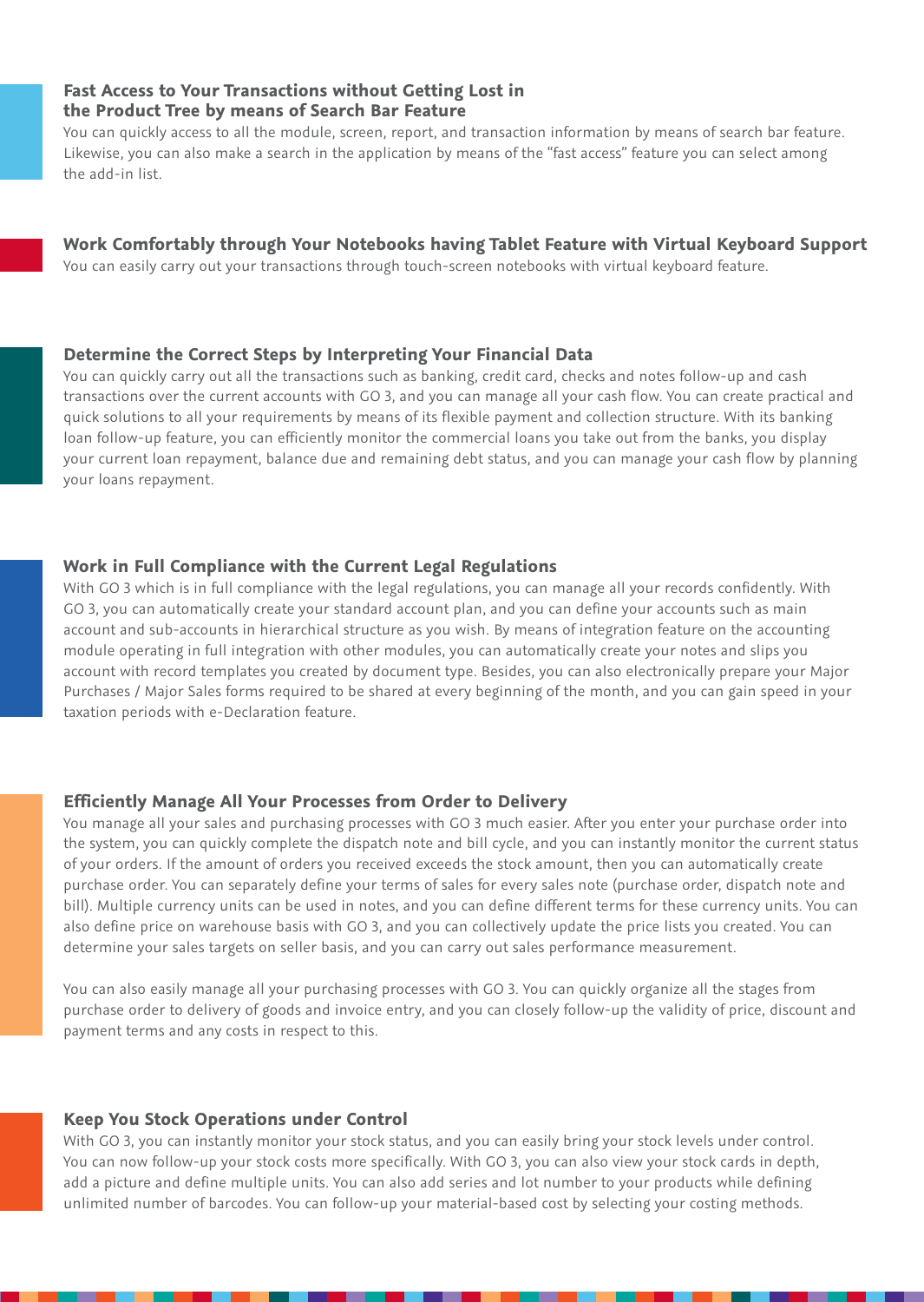# **Overlook the Big Picture with Fast and Flexible Reporting Solutions**

You can design and record your reports by means of interactive reporting tool presented by GO 3, and you can use your design criteria repeatedly. Besides, you can tabulate and group your reports, and you can calculate as you wish by sub-totaling. You can easily create all reports coming to your mind by means of its fast and flexible structure, and you can increase your productivity within the framework of all your data.

# **Find a Solution to All Your Needs with Logo Solution Family Integration**

With GO 3 which can operate as integrated with solutions such as Logo e-Government, Logo Mind Business Analytics, Logo CRM and Logo Human Resources, you can improve your processes and increase your business productivity. You can also enrich the functions of your products with fast and economical adaptation solutions developed specific to your business and sector by Logo Solution Partners.